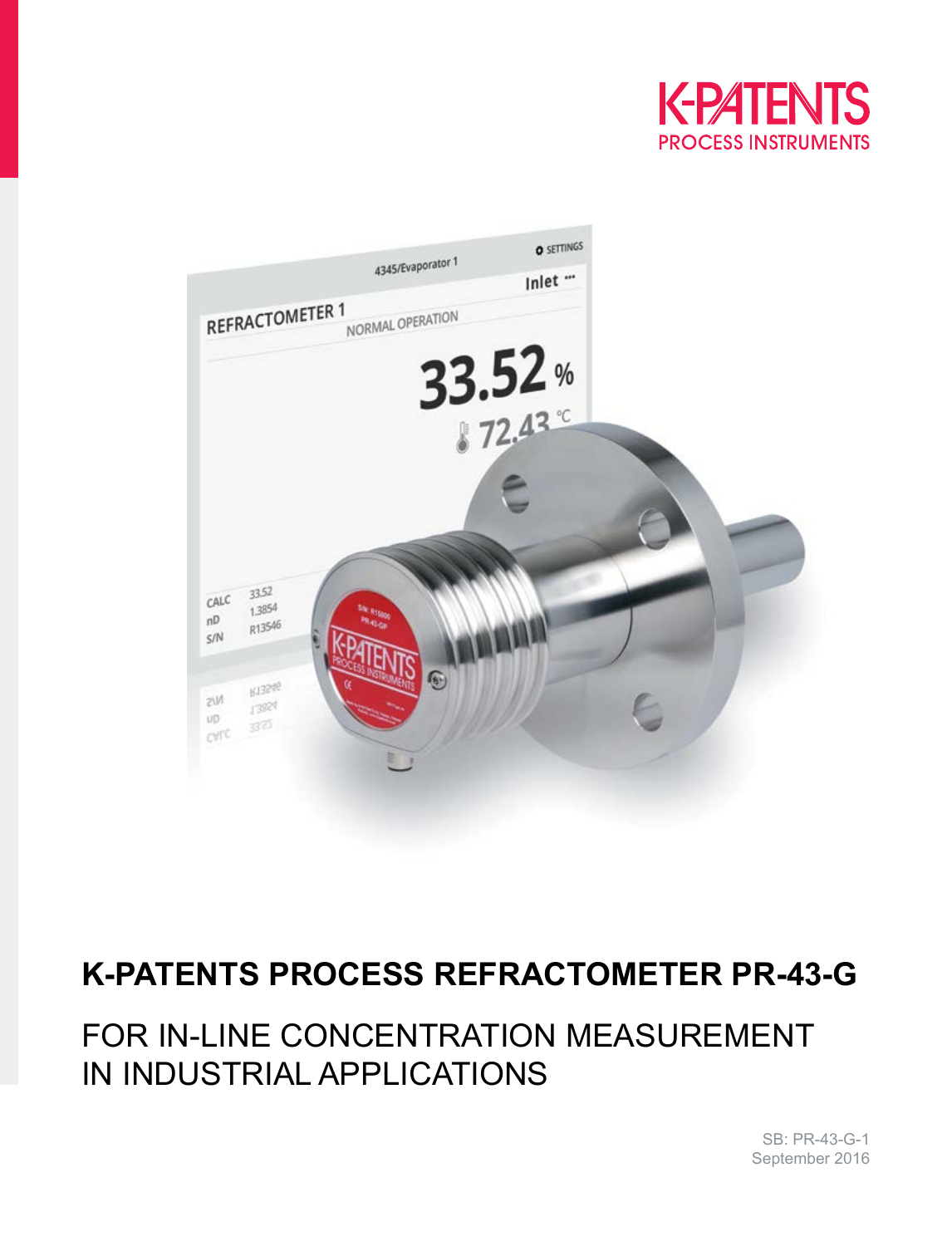# TYPICAL APPLICATIONS

### **ALKALIES AND CHLORINE**

Chlorine, Hydrocloric acid, Sodium hydroxide (Caustic soda), Sodium chloride (Brine), Sodium hypochlorite, Sulfuric acid.

#### **CHEMICALS**

Acetic acid, Acrylate, Amine oxide, Amino acid, Ammonium fluoride, Ammonium hydroxide, Ammonium nitrate, Ammonium sulphate, Caustic soda, Cellulose derivates, Citric acid, Copper chloride, Chromium trioxide (or Chromic acid), Ethyl alcohol, Ethylene glycol, Formaldehyde, Formic acid, Gelatine, Glycerol, Hydrogen peroxide, Iron chloride, Lactic acid, Lubricating oils, Nickel chloride, Nitric acid, Oleum, Polyamides, Polycarbonates, Polyethylene, Potassium compounds, Resins, Sodium alcinate, Sodium bicarbonate, Sodium dichromate, Sodium gluconate, Sodium hydroxide, Styrenes, Sulfuric acid, Urea, etc.

### **PLASTICS, RESINS, FIBERS AND SYNTHETIC RUBBER**

Acetate, Acrylics, Adipic acid, Caprolactam, Cellulose acetate fibers, Cellulose triacetate (CTA), Cyclohexanol, Cyclohexanon, Dimethylterephthalate, Dimethylformamide, Fiberglass binder solution, Hexamethylene diamine, Nitrile butadiene rubber (NRB), Nylon salt, Polyamides, Polyesters, Rayon, Spandex, Synthetic latex, Vinyls. Finishing, coating and dyeing mediums of textiles.

#### **METAL MACHINING AND MINING**

Quenchants, cooling lubricants, cutting oils and coating fluids. Hydraulic emulsions, longwall emulsions. Alumina mining: Caustic soda.

#### **SALTS AND SODIUM COMPOUNDS**

Brine, Glauber's salt, Sodium carbonate, Sodium chloride, Sodium sulfate, Sodium sulfite, etc.

#### **EFFLUENT AND WATER TREATMENT**

Surface water treatment by chemical precipitation: Polyaluminium chloride, Sodium hydroxide, Sodium hypochlorite. Ammonia removal in underground water treatment: Ammonium suflate.Total organic carbon (TOC) content monitoring in effluent: dissolved organic material.

#### **OTHER**

Ion exchange chromatography: regeneration chemicals of ion exchangers. Loading and unloading operations: chemicals interface detection and identification. De-icing preparations manufacturing, spraying and recovery: Ethylene glycol, Propylene glycol. Automotive grade urea solution, AdBlue (AUS32), Diesel exhaust fluid (DEF). Removal of Polycyclic aromatic hydrocarbons (PAH) in green automotive tires production: extender oil. Sugar, starch sweeteners: sucrose, fructose, dextrose. Wood timber treatment and acetylation: Acetic anhydride. And more.







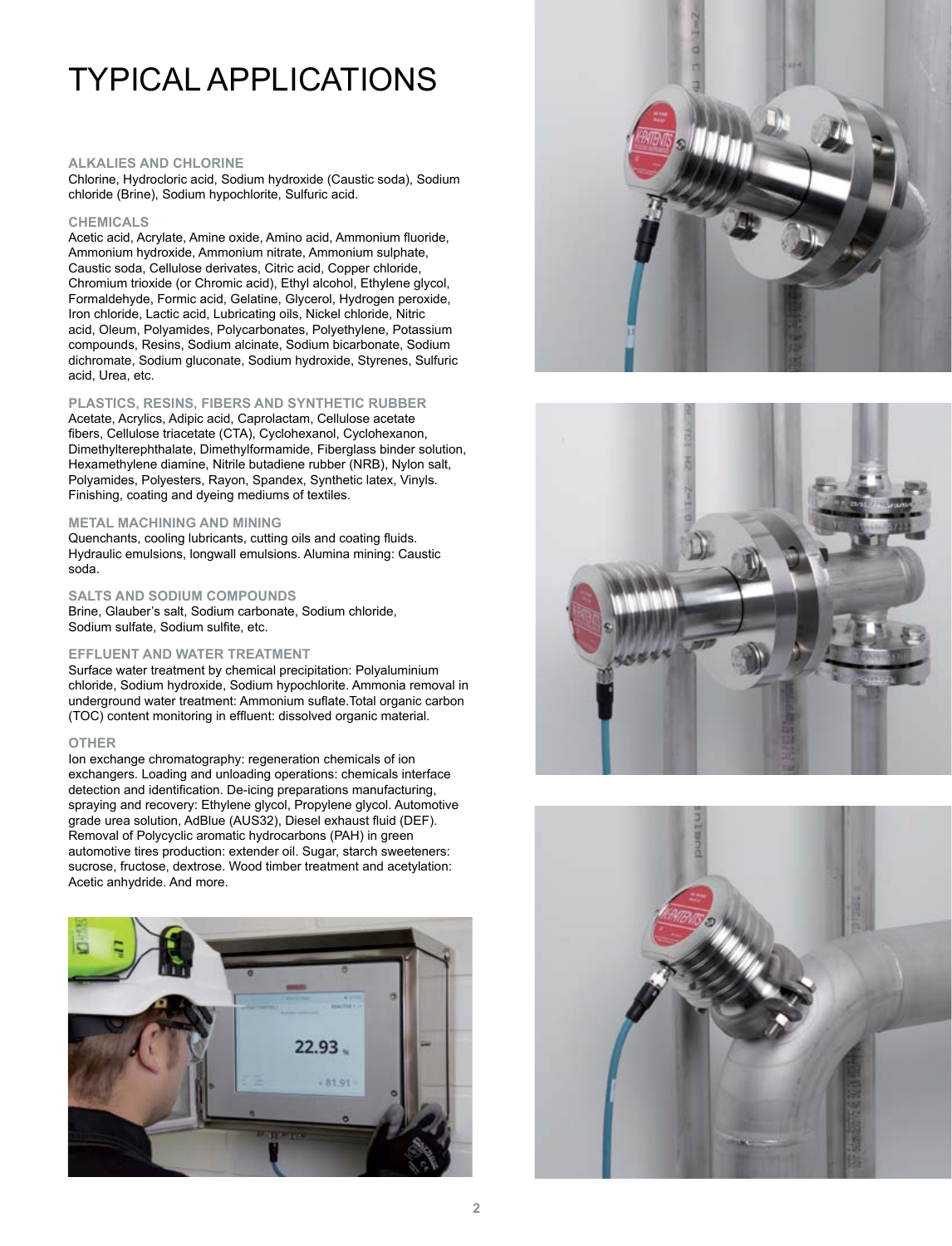# PERFORMANCE **OVERVIEW**

# REFRACTOMETER TECHNOLOGY

K-Patents Process refractometer PR-43-G is designed to measure refine, manage and indicate liquid concentration and diagnostic information in the end users' diverse general-purpose process industry applications. The PR-43-G combines high accuracy measuring technology with industrial grade ruggedness.

The PR-43-G Refractometer system consists of a compact or probe refractometer and a graphical user interface. The refractometer is a stand-alone device capable of operating independently. It has a measurement range of 0 to 100 % and provides an Ethernet or 4–20 mA output signal proportional to the temperature-compensated concentration value for real-time process control. Different user interface options range from a rugged, multichannel, industrial computer to a compact light-weight and a web-based version, and allow the user to select the most preferred way to access and use the refractometer measurement and diagnostics data.

PR-43-G Refractometer has a built-in web server with an instrument homepage. The homepage allows for configuring, monitoring, verifying and diagnosing the refractometer via an Ethernet connection. Every PR-43-G Refractometer also provides an mA output signal for control purposes.

The Process refractometer PR-43-G is factory-calibrated to measure concentration and temperature in standard units. Each refractometer has identical calibration. For this reason, the refractometers can be freely interchanged without optical recalibration or parameter changes. The refractometer does not require any recalibration or regular maintenance. Furthermore, the calibration of each refractometer can be verified using standard refractive index liquids and a built-in verification procedure.

# DESIGNED FOR HARSH ENVIRONMENTS

K-Patents Process refractometer PR-43-G offers accuracy, repeatability and reliability even in the most extreme environments that can be corrosive, abrasive, subject to extreme temperatures, pressures, vibration or contamination, humidity and dust, or any combinations of these factors.

- Designed to Pressure Equipment Directive PED 97/23/EC and ASME Section VIII Division 1 - Pressure Vessels.
- The refractometer wetted parts construction has no welds for increased safety.
- Selection of different IP codes (IEC 60529) and NEMA ratings for the refractometer and user interface that withstand various harsh conditions.
- Special wetted parts materials are available for harsh environments and aggressive process fluids.
- Intrinsically safe and hazardous area certification is provided for hazardous areas.
- Material traceability certification conforming to EN 10204 3.1.
- Also third party inspections and documents can be ordered.
- When standard model codes are not sufficient to fulfill requirements, please consult the factory for engineered solutions, e.g. special wetted materials or custom process connections. The engineered solutions may be subject to additional delivery time.

# REFRACTOMETER INSTALLATION

The Process refractometer PR-43-G is installed in the main processing line, bypass line or vessel either directly with Flange or Sandvik coupling process connection, or via a large variety of cost-effective and easy to mount flow cell options. The user interface of the refractometer can be installed locally in the field, remotely in the control room or in both locations by connecting several user interfaces in a network.

### **COMPACT PROBE**

Sandvik L coupling and pipe flow cell connection for 1"

**LONG PROBE**

Flange and flow through cell connection for 1"





Sandvik L coupling and wafer flow cell connection for 1"

Sandvik coupling or flange connection for 2" and larger





Sandvik L coupling connection for 2" or larger



Sandvik coupling or flange connection for vessel

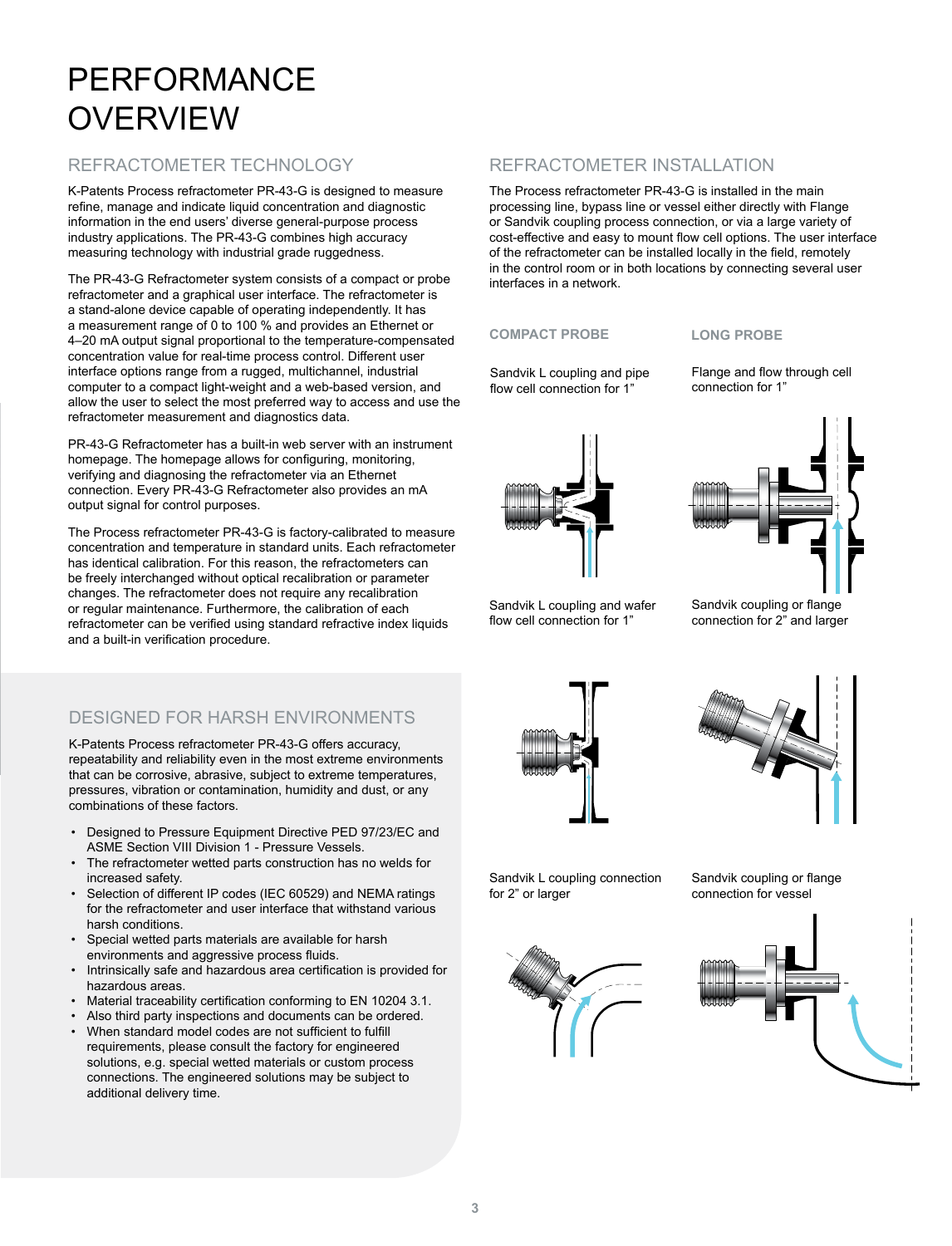# STANDARD PACKAGES

## **REFRACTOMETER PR-43-G**



### **MULTICHANNEL USER INTERFACE MI**



## PROCESS REFRACTOMETER PR-43-G AND MULTICHANNEL USER INTERFACE MI

K-Patents fully equipped system with refractometer, interconnecting cable and multichannel user interface with high performance industrial computing, wash control and high expandability capabilities and connectivity.

The multichannel user interface MI provides the highest level of industrial computing, intelligence and sophisticated features as well as environmental protection.

## **REFRACTOMETER PR-43-G**



## **COMPACT USER INTERFACE CI**



## PROCESS REFRACTOMETER PR-43-G AND COMPACT USER INTERFACE CI

K-Patents compact, single device connectivity system with refractometer, interconnecting cable and compact user interface for applications where a local or remote display and access is preferred and where no wash is required.

## **REFRACTOMETER PR-43-G**



**WEB USER INTERFACE WI**



## PROCESS REFRACTOMETER PR-43-G AND WEB USER INTERFACE WI

K-Patents stand-alone system with refractometer, interconnecting cable and web user interface designed particularly for direct control system integration in applications where no industrial computer (e.g. to control prism wash) or monitoring display is required.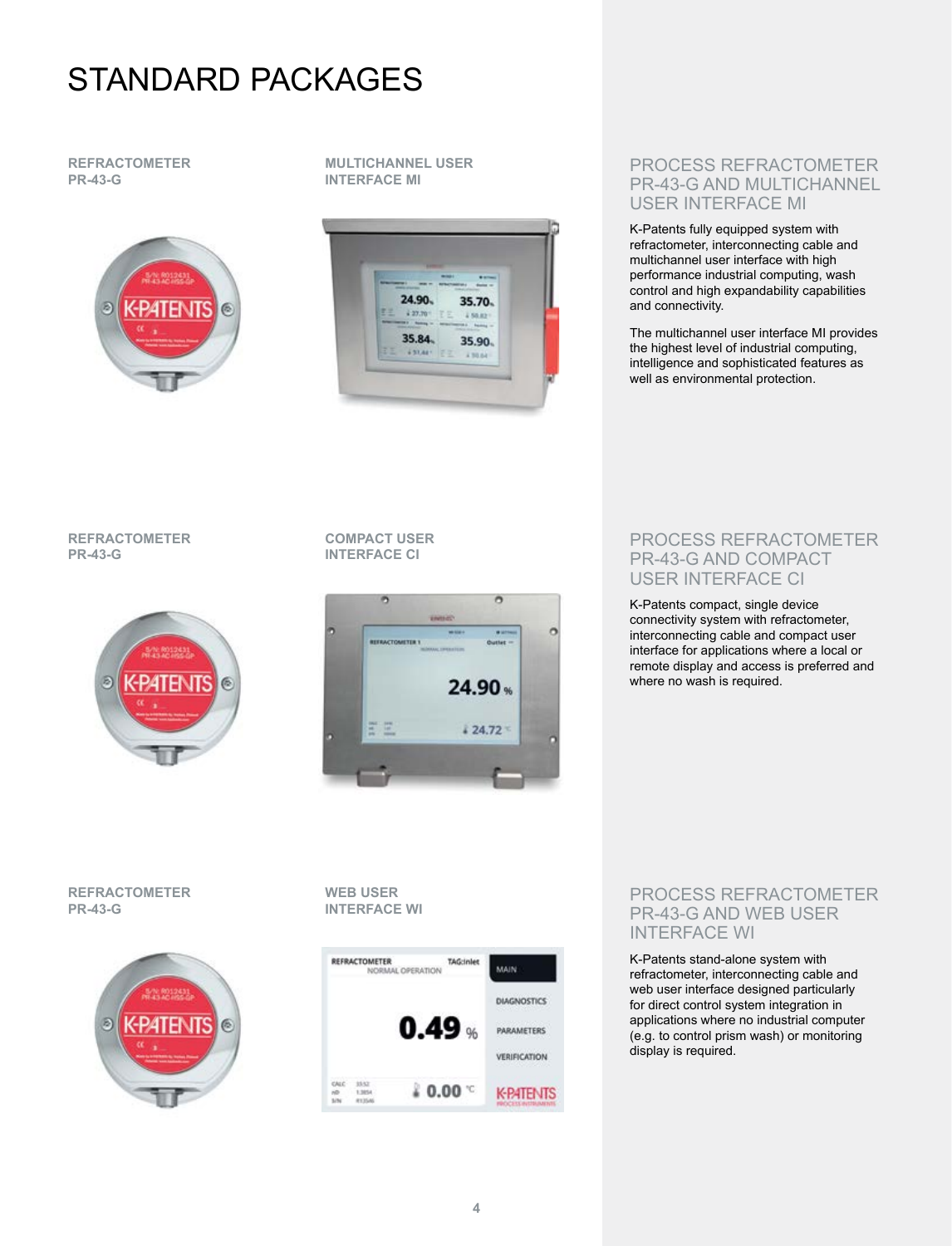# USER INTERFACES

K-Patents Process refractometer PR-43-G can be equipped with different user interface options for handling the user and refractometer as well as refractometer and control system interaction.

# MULTICHANNEL USER INTERFACE MI

- High-performance, industrial computing system
- Expandable system and connectivity for up to four (4) PR-43-G refractometers and eight (8) I/O modules
- Environmentally sealed IP67, Type 4X, rugged 316 stainless steel enclosure that withstands the corrosive cleaning agents and frequent washes
- Ideal for demanding field and outdoor conditions (0−50°C, 32−122°F)
- Prism wash diagnostics and control
- Trend display that shows one or two graphs over a selected period of time
- Embedded measurement apps: The apps are small programs that give different types of measurement data and functionality.
- Modules, e.g. mA-output and mA-input module
- 10" graphical touchscreen color display
- 21 CFR 11 compliant user identification and management, electronic data records and data-logging, event log/audit trail

# COMPACT USER INTERFACE CI

- Single device connectivity
- Local and/or remote display and access
- Light-weight, aluminum enclosure for control room conditions and epoxy coated IP66, Type 4X enclosure with polycarbonate display shield for field conditions
- Trend display
- 10" graphical touchscreen color display.

## WEB USER INTERFACE WI

- Web browser interface via Ethernet connection to a control system or any type of computer
- Output values are transmitted through 4-20 mA output and output values, diagnostic information and trends are transmitted via an Ethernet connection using a UDP/IP protocol

# FIELD COMMUNICATOR FC-11

The user can remotely operate and configure the refractometer using the K-Patents hand-held Field Communicator FC-11. The FC-11 provides an identical window into the process, showing measurement and diagnostic data including the optical image, and facilitating real time analysis and configuration directly at the refractometer.



## MI AND CI DISPLAYS

**Main output display for four (4) measurement apps**



### **Diagnostics display**



#### **Trend display**



#### **User authentication with user ID and password**

| + CANCEL                   | Inlet / R13546 |  |   |   | CONC 33.65 % TEMP 72.54 °C |
|----------------------------|----------------|--|---|---|----------------------------|
| <b>USER LOGIN REQUIRED</b> |                |  |   |   |                            |
| LOGIN SEPPO                | $\mathbf{v}$   |  |   |   |                            |
| ****                       |                |  |   | 2 |                            |
|                            |                |  |   | 5 | 6                          |
|                            |                |  | 7 | 8 | 9                          |
|                            |                |  |   | 0 |                            |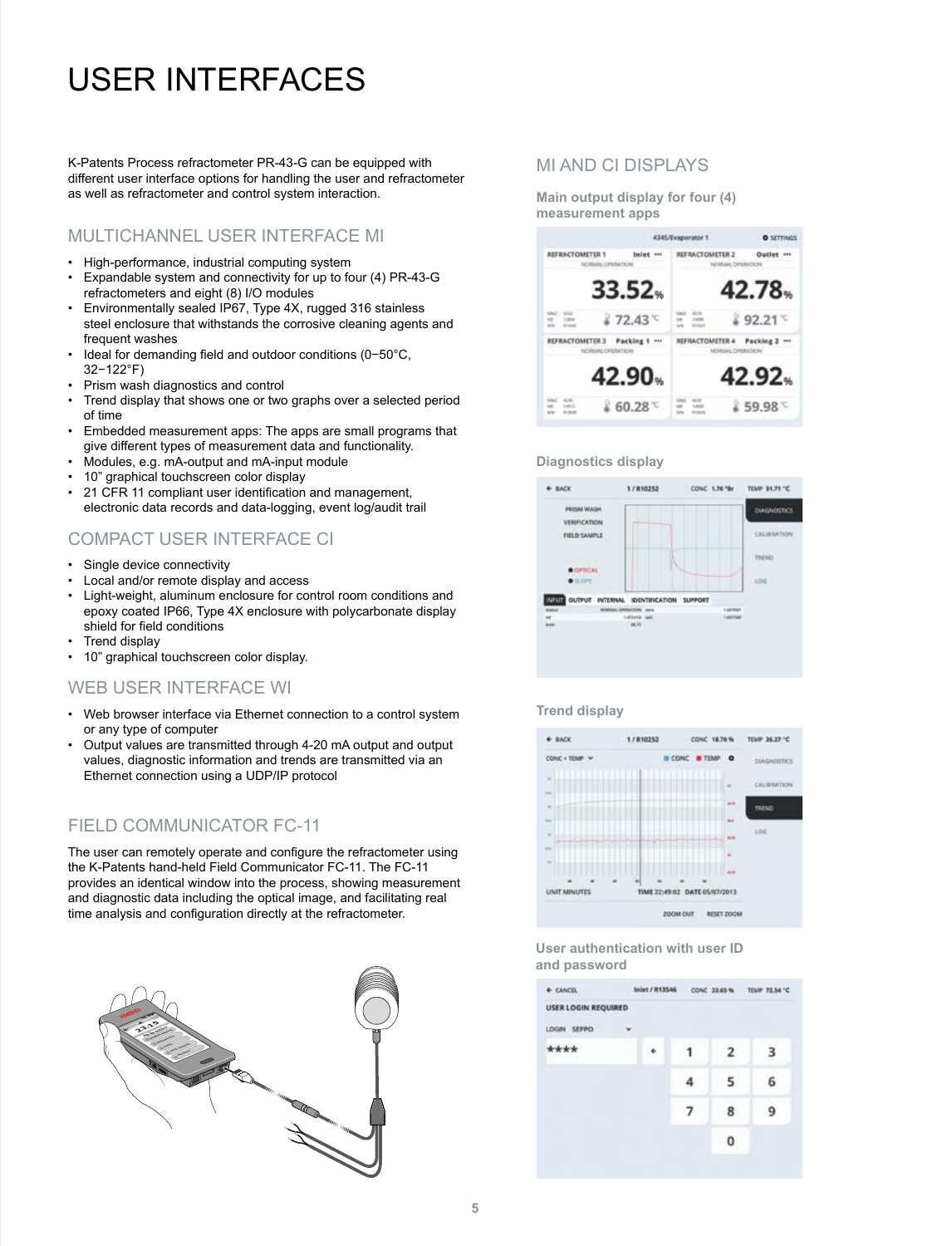# PRINCIPI F



# DIGITAL MEASUREMENT PRINCIPLE

The light source sends light to the interface between a prism and the process solution, where the rays meet the surface at different angles. Depending on the angle, some rays undergo a total internal reflection. The rest of the light is refracted into the process solution.

Thus, an optical image with a dark sector and a light sector is created. The angle corresponding to the shadow line is called the critical angle of total internal reflection.

This angle is a function of the refractive index and therefore the concentration of the solution. A CCD-camera detects the optical image. The image is transformed point-by-point into a digital signal. Digital signal processing is used to locate the exact shadow line position and to determine the refractive index nD.

A built-in temperature sensor measures the temperature T on the interface of the process liquid. The sensor converts the refractive index nD and temperature T into Brix units.

The diagnostics program ensures that the measurement is reliable.



# CAL **IBRATION**

# UNIQUE 3-LAYER CALIBRATION

The concentration calibration of the K-Patents PR-43-G refractometer is organized in three (3) layers: the Refractometer nD calibration, chemical curve and field calibration. The advantages of the layer feature are free interchangeability of refractometers, applications and recipes without any need for mechanical calibration adjustment in the field.

The optical image information is detected by the CCD-element and transformed into a number (CCD). The process temperature T is measured by a Pt-1000 resistance.

#### LAYER 1:

The refractometer calibration: The actual refractive index nD is calculated from the CCD.

#### LAYER 2:

The chemical curve: The refractometer calculates the Brix or concentration value based on nD and TEMP. The result is a temperature compensated calculated concentration value CALC.

#### LAYER 3:

Field calibration: Adjustment of the calculated concentration value CALC may be required in order to compensate for some process conditions or to fit the measurement to the laboratory results. The Field calibration procedure determines the appropriate adjustment to CALC. The adjusted concentration is called CONC.

Output signal: The output signal is transmitted over the 4–20 mA current output or through the Ethernet connection.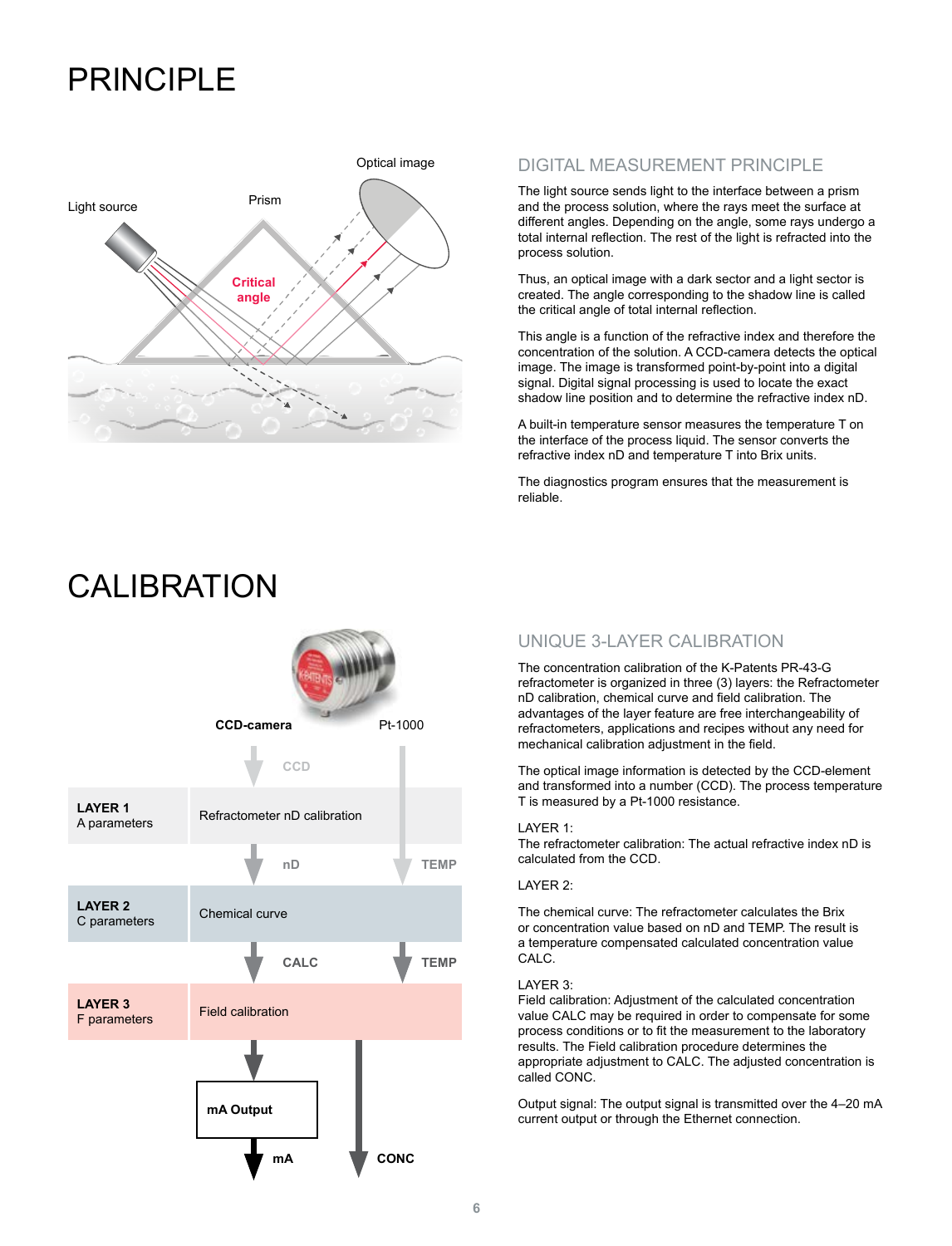# **DESIGN**